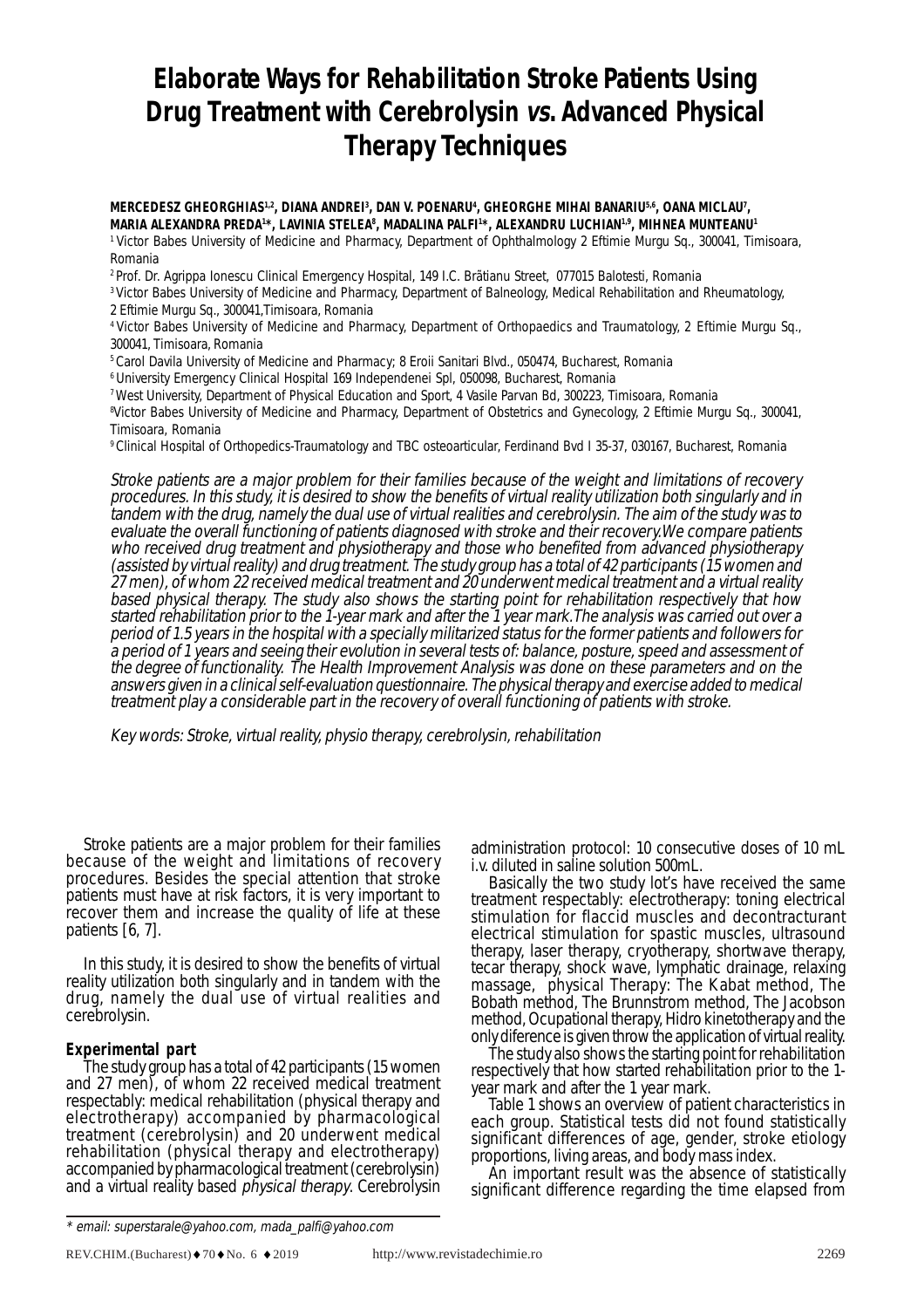| Table 1                                |
|----------------------------------------|
| DESCRIPTIVE STATISTICS OF STUDY GROUPS |

|                                                            | Group 1         | Group 2         |
|------------------------------------------------------------|-----------------|-----------------|
|                                                            | (n=22)          | $(n=20)$        |
| Age                                                        | $62.1 \pm 12.1$ | $57.6 \pm 10.9$ |
| (mean $\pm$ SD)                                            | p=0.226         |                 |
| Female (n)                                                 | g               | 6               |
| Male (n)                                                   | 13              | 14              |
|                                                            | $p=0.461$       |                 |
| BMI                                                        | $27.3 + 4.43$   | $28.3 \pm 3.62$ |
| (mean $\pm$ SD)                                            | $p=0.445$       |                 |
| Ischemic (n)                                               | 16              | 12              |
| Hemorrhagic (n)                                            | 6               | 8               |
|                                                            | p=0.382         |                 |
| Living in an urban<br>area (n)                             | 10              | 14              |
| Living in a rural<br>area (n)                              | 12              | 6               |
|                                                            | p=0.108         |                 |
| Time elapsed from<br>stroke (years)<br>(mean $\pm$ SD)     | $6 + 4$         | $4.95 \pm 2.98$ |
|                                                            | p=0.415         |                 |
| n - number of observations                                 |                 |                 |
| SD - standard deviation                                    |                 |                 |
| p – p value of the statistic test<br>BMI – body mass index |                 |                 |

stroke. In order to draft the protocol, the following tests are considered:

#### 10-meter walk test (normal speed)

The test protocol is as follows: Measurement of the depression velocity (m / s) analysis is done at a distance of 10 meters of which 2 meters represent the acceleration phase, the following meters represent the actual travel speed and the last 2 meters represents the deceleration phase. The actual measurement will be made after exceeding the 2-meter line and will cease to reach the 8 meter distance and the result as a 6-meter pronounced time enters the mark of 2 and 8 meters respectively will be divided to 6 for the speed playback in meters second according with the existing studies [1].

The test is performed on admission and discharge and the results are compared. Please note that to prevent possible errors, the test is performed 3 times with pauses between repatriations and only when the patient declares that it is at the level of response and the speed in m / s is given as an average displacement value for the 3 sample tests.

The number of steps 10-meter distance<br>As the name suggests, the test refers to the number of steps the patient makes for a distance of 10 meters [2]. This measurement is done by showing the number of steps (entire) even if the patient succeeded with the last step to exceed the mark of 10 meters.

#### 10-meter walk test (swift speed)

The test protocol is as follows: Measurement of the depression velocity (m / s) analysis is done at a distance of 10 meters of which 2 meters represent the acceleration phase, the following meters represent the actual travel speed and the last  $\tilde{z}$  meters represents the deceleration phase [3]. The actual measurement will be made after exceeding the 2-meter line and will cease to reach the 8 meter distance and the result as a 6-meter pronounced time enters the mark of 2 and 8 meters respectively will be divided to 6 for the speed playback in meters second.

The test is performed on admission and discharge and the results are compared. Please note that to prevent possible errors, the test is performed 3 times with pauses between repatriations and only when the patient declares that it is at the level of response and the speed in  $m / s$  is given as an average displacement value for the 3 sample tests.

#### 2 minute walk test

This test measures the distance and the number of steps passed by the wearer and whether it has moved by itself or by means of a locomotive or baton or crutches [4]. The test is performed on admission and discharge and the results are compared [5].

#### SF-36 Health Questionnaire

The quality of life analysis was done using the

standardized questionnaire: SF-36 Health Questionnaire. standardized questionnaire used in the medical units. It is a scale that evaluates 6 areas of everyday life.

### **Experimental part**

Material and method

Hospital corridor with a length of 100m and markings indicating the distance traveled.

Standardized physical therapy apparatus and treatments according to the respective unit norms (Military Hospital).

Advanced physical therapy techniques (using virtual reality-VirtualRehab). VirtualRehab is a clinically validated and CE certified complement to physiological recovery therapies for the patient with varying degrees of physical disability. It uses motion capture technology from Microsoft® Kinect sensors to turn the patient into a protagonist of video games interacting with 2D and 3D gaming environments. A multidisciplinary group of opinion leaders from neurology and physiotherapy has collaborated to develop VirtualRehab. It has been clinically validated on the basis of studies conducted in 2012. Their results have proven the utility of VirtualRehab in recovering patients combined with traditional therapies and were presented at the 8th World Conference on Neurorecuperation in 2014 in Istanbul. Virtual Rehab has been created to improve the quality of life of patients with neurodegenerative, neuromuscular and neurovascular pathologies and to improve the mobility of the elderly. One of the main benefits of Virtual Rehab systems is that it provides a new and exciting platform for making a number of repeated recovery moves to encourage neuroplasticity. Virtual Rehab offers the only way to include Constraint-Induced Movement Therapy (CIMT) - Induced Constraint Motion Therapy. VirtualRehab is a flexible tool that allows specialists to create complex treatment programs. Combining various therapeutic exercises with the appearance of games, ensures an efficient and engaging recovery process; increases patient satisfaction, leading to greater involvement and visible progress. VirtualRehab Body consists of a set of exercises designed to recover upper and lower limb motor functions for a wide range of neurological pathologies. Through interactive games, the system allows the return of abilities such as balance, body weight transfer, target achievement, muscle tonicity, effort resistance. These are major issues in the daily life of the patient for daily activities: feeding, hygiene, dressing, etc.

One of the first attempts to use virtual reality in the treatment alongside physical therapy was a non-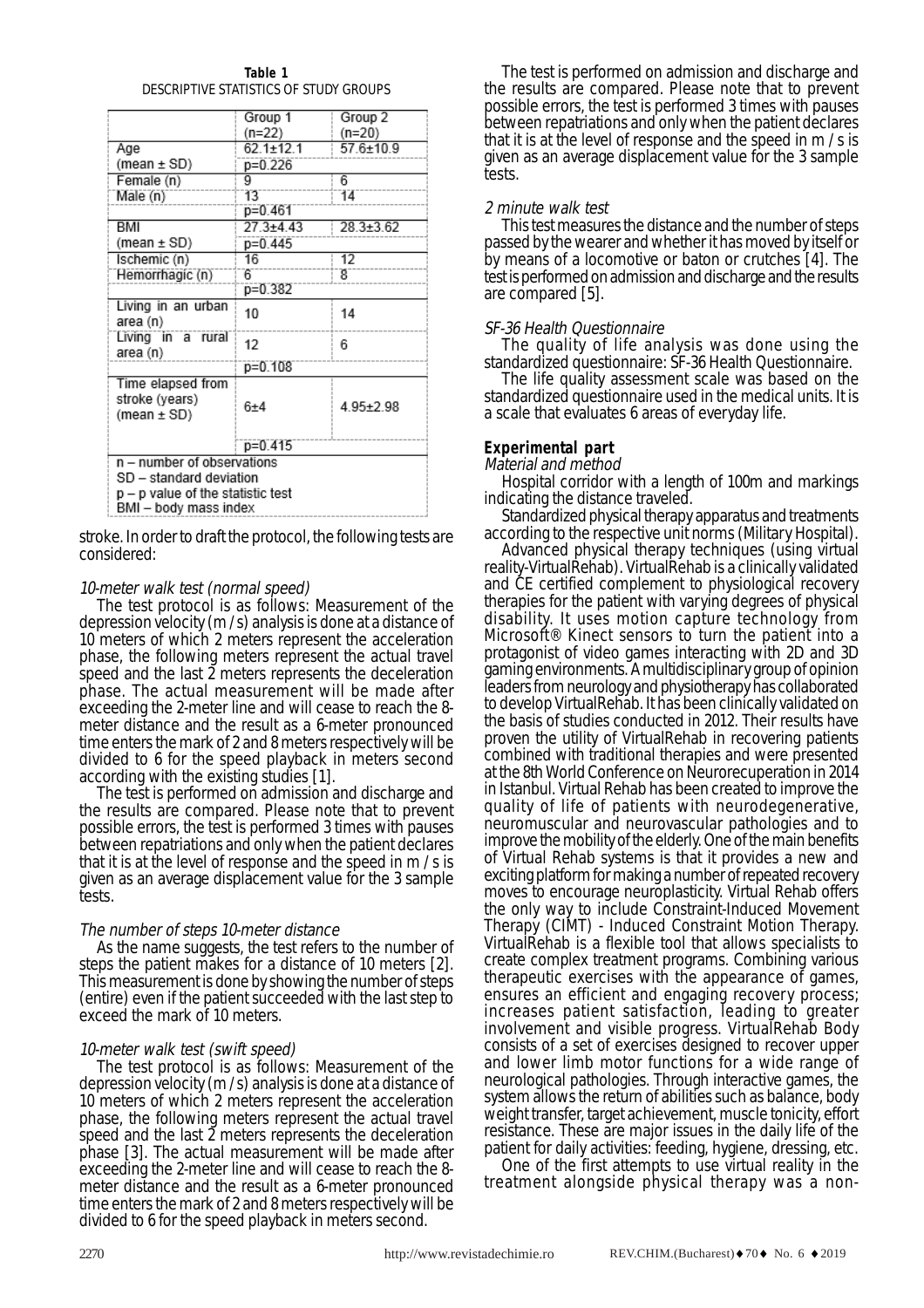

Fig.1 Physical exercise with virtual reality

immersive virtual environment for training gentle physical movements for stroke patients.

These exercises proved to be a good stimulus both in terms of physical exercise and the morale of many patients who were funny (the statements of the patients who found amusement and hope through these exercises and stated that they gave them a state of calm and reduced anxiety) (fig.1).

The measurement form analyzes data about convenient (normal) and fast (step-by-step) walking on a



Fig.2 Step-by step exercise

predetermined route as well as the travel speed and the number of steps required for this route (fig.2).<br>The Microsoft Kinect SDK recognizes 20 joint points of

the human body: HipCenter, Spine, ShoulderCenter, Head, ShoulderLeft, ElbowLeft, WristLeft, HandLeft, ShoulderRight, ElbowRight, WristRight, HandRight, HipLeft, KneeLeft, nkleLeft, FootLeft, HipRight, KneeRight, AnkleRight and FootRight [8].

The 2-minute walk test gathers and analyzes the following data:

If walking was done with or with a device or without outside intervention, the distance covered within 2 min and the number of steps made by the patient on that route and whether it was improved as a distance and as a reduction in the number of steps. Tests of continuous variables were carried out after the test of normality.

Unpaired and paired T-tests, as well as Wilcoxon ranksum und signed-rank tests were performed for continuous variables.

Wilcoxon rank-sum test was used for questionnaires, whereas Chi-square test was conducted to test the categorical variables.

The statistical level of significance was set at 0.05, the aforementioned statistical tests being performed with R  $[X]$ .

#### **Results and discussions**

All tests from table 2 did not show a statistically significant difference between groups at admission.

**Table 2** TEST RESULTS AT ADMISSION

|                                        | Group 1       | Group 2         |
|----------------------------------------|---------------|-----------------|
|                                        | (mean         | (mean           |
|                                        | ±SD)          | ±SD)            |
| Normal speed.                          | $2.53 + 1.4$  | $2.34 \pm 1.27$ |
| 10-meter walk test                     | p=0.696       |                 |
| Swift speed,                           | 1.87±1.23     | 1.66±1.08       |
| 10-meter walk test                     | p=0.579       |                 |
| Number of steps, 10-                   | $12.2 + 4.58$ | $11.1 \pm 3.17$ |
| meter walk test                        | p=0.374       |                 |
| Center of gravity                      | 13.3±4.46     | $12.2 + 3.62$   |
|                                        | $p=0.46$      |                 |
| Step length                            | 13.1±5.89     | $16.2 + 8.06$   |
|                                        | p=0.106       |                 |
| Step dynamics                          | 17+8.27       | 19.1±9.35       |
|                                        | p=0.493       |                 |
| Distance,                              | 69±31.79      | 70.3±18.2       |
| 2 minute walk test                     | p=0.878       |                 |
|                                        | 71.5±17.7     | 71.6±17.6       |
| Number of steps, 2<br>minute walk test | p=0.979       |                 |
|                                        |               |                 |

**Table 3**

#### QUESTIONNAIRE RESULTS AT ADMISSION

|               |    |        | Group 1   | Group 2  |
|---------------|----|--------|-----------|----------|
|               |    |        | (median)  | (median) |
| SF-36         |    | Health | 88.5      | 88.5     |
| Questionnaire |    |        | p=0.791   |          |
| Quality       | οf | Life   | -32       | 30.5     |
| Assessment    |    |        | $p=0.869$ |          |

## **Table 4**

#### PATIENTS IMPROVEMENTS

|                                     | Admission                           | Discharge       |  |  |
|-------------------------------------|-------------------------------------|-----------------|--|--|
|                                     | (mean                               | (mean           |  |  |
|                                     | ±SD()                               | ±SD)            |  |  |
| Normal speed, 10-meter walk test    |                                     |                 |  |  |
| Group 1                             | $2.53 + 1.4$                        | $2.47 \pm 1.41$ |  |  |
|                                     | p<0.001                             |                 |  |  |
| Group 2                             | $2.34 + 1.27$                       | $2.02 \pm 1.01$ |  |  |
|                                     | p<0.001                             |                 |  |  |
| Swift speed, 10-meter walk test     |                                     |                 |  |  |
| Group 1                             | $1.87 + 1.23$                       | $1.78 + 1.2$    |  |  |
|                                     | $p=0.003$                           |                 |  |  |
| Group 2                             | $1.66 + 1.08$                       | $1.72 + 1.43$   |  |  |
|                                     | $p=0.002$                           |                 |  |  |
| Number of steps, 10-meter walk test |                                     |                 |  |  |
| Group 1                             | 12.2±4.58                           | 11.4±4.76       |  |  |
|                                     | $p=0.028$<br>11.1±3.17              | $9.83 + 2.77$   |  |  |
| Group 2                             | p<0.001                             |                 |  |  |
| Center of gravity                   |                                     |                 |  |  |
|                                     | 13.3±4.46                           | $13 + 4.25$     |  |  |
| Group 1                             | p=0.655                             |                 |  |  |
|                                     | 12.2±3.62                           | 12.1±3.55       |  |  |
| Group 2                             | p=0.055                             |                 |  |  |
| Step length                         |                                     |                 |  |  |
|                                     | 13.1±5.89                           | 13.6±6.02       |  |  |
| Group 1                             | p=0.109                             |                 |  |  |
|                                     | 16.2±8.06                           | 18.7±7.33       |  |  |
| Group 2                             | p<0.001                             |                 |  |  |
| Step dynamics                       |                                     |                 |  |  |
|                                     | 17±8.27                             | $15.9 + 7.47$   |  |  |
| Group 1                             | p=0.109                             |                 |  |  |
|                                     | 19.1±9.35                           | 18.1±8.9        |  |  |
| Group 2                             | p<0.001                             |                 |  |  |
|                                     | Distance, 2 minute walk test        |                 |  |  |
| Group 1                             | 69±31.79                            | 69.6±32.8       |  |  |
|                                     | p=0.291                             |                 |  |  |
|                                     | 70.3±18.2                           | 131.9           |  |  |
| Group 2                             |                                     | ±204.6          |  |  |
|                                     | p<0.001                             |                 |  |  |
|                                     | Number of steps, 2 minute walk test |                 |  |  |
| Group 1                             | 71.5±17.7                           | 71.9±17.6       |  |  |
|                                     | p=0.488                             |                 |  |  |
| Group 2                             | 71.6±17.6                           | $85.7 \pm 16.6$ |  |  |
|                                     | p<0.001                             |                 |  |  |